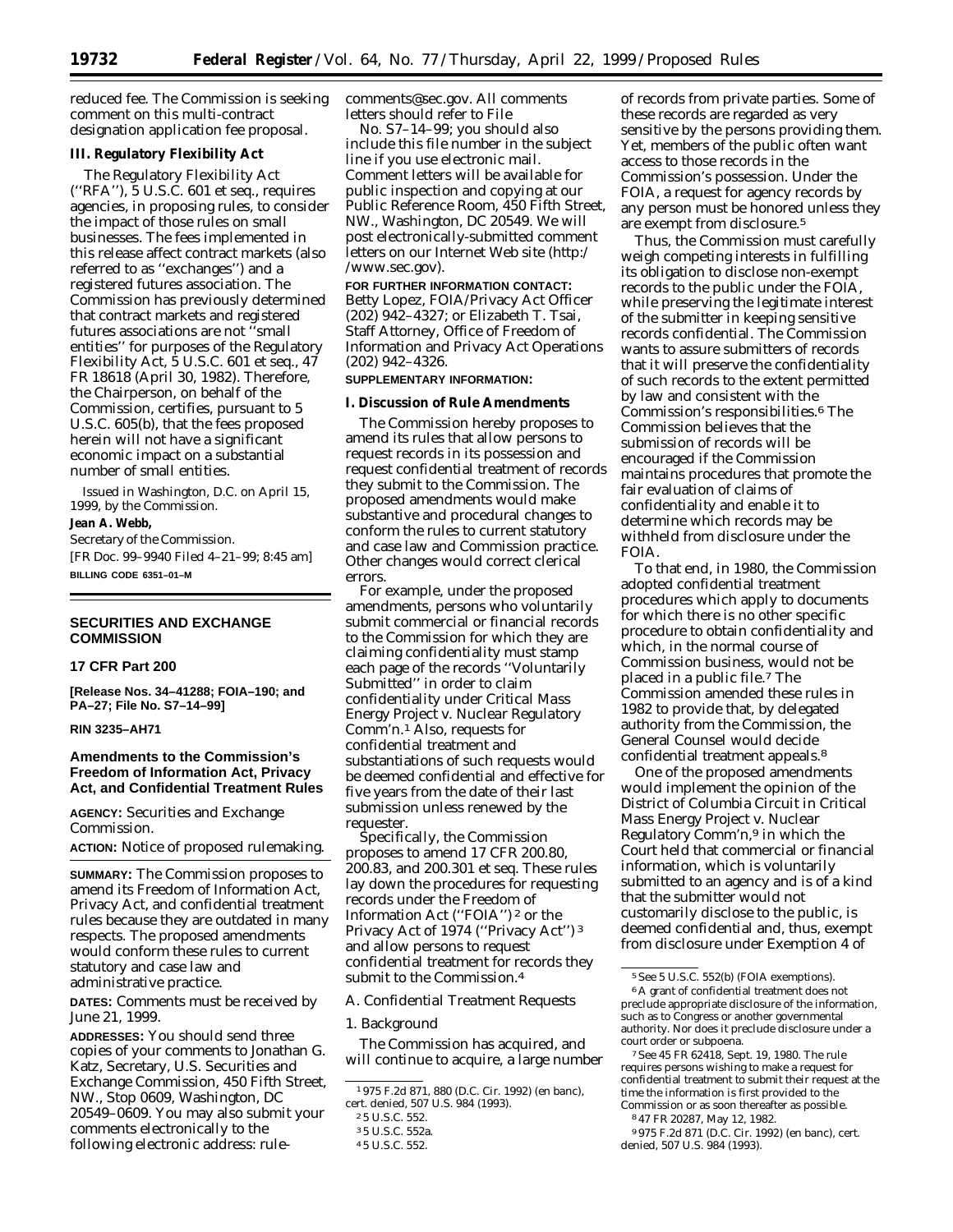the FOIA.10 As a result of *Critical Mass*, the Commission is proposing new procedures to ensure that records voluntarily submitted are properly identified as such.

The proposed rule also addresses the confidentiality of requests for confidential treatment and substantiations submitted in support of such requests and requires that confidential treatment requesters renew their requests every five years. The Commission is also proposing certain other changes to conform the rule to current Commission practice. These rules are not intended to alter the substantive rights of any person to obtain or protect records under the FOIA or any other federal statute or regulation.

2. Significant Revisions in the Rule

a. Voluntarily Submitted Information

In *Critical Mass*, the United States Court of Appeals for the District of Columbia Circuit held ''that Exemption 4 protects any financial or commercial information provided to the Government on a voluntary basis if it is of a kind that the provider would not customarily release to the public.'' 11 Before *Critical Mass*, commercial or financial information was deemed confidential (and, thus, exempt) if it was likely that disclosure would ''impair the government's ability to obtain necessary information in the future'' or ''cause substantial harm to the competitive position of the person'' submitting the information. *National Parks & Conservation Ass'n v. Morton*.12 Hence, *Critical Mass* applies to commercial or financial information submitted voluntarily to an agency, whereas *National Parks* remains applicable to such information required to be submitted to an agency.<sup>13</sup>

The Commission's proposed rule requires that submitters designate the records that they claim to be submitting voluntarily by clearly marking each page ''Voluntarily Submitted.'' In addition, the submitter must describe the circumstances under which the records were submitted to the Commission in sufficient detail to support the claim that they were voluntarily submitted. No decision whether the records were, in fact, submitted voluntarily will be made

unless the Commission receives a FOIA request for those records.14

The Commission believes that this proposed rule comports with the present state of the law.15 Moreover, it will facilitate prompt, efficient review by the FOIA Office and eliminate the need for the Commission to obtain afterthe-fact information of the circumstances of voluntary submissions.16 In short, the new rule should provide more accurate, reliable information in a manner that will facilitate timely responses by the FOIA Office to FOIA and confidential treatment requests.

b. Confidentiality of Confidential Treatment Requests and Substantiations

The Commission proposes to deem all confidential treatment requests confidential, even though historically the Commission has viewed such requests as unprotected by the FOIA.17 Frequently, submitters seek confidential treatment of their confidential treatment requests because the requests, themselves, contain confidential competitive information or describe in detail the information for which they seek confidentiality.

In addition, the FOIA Office has been unable to assure confidential treatment requesters that their substantiations would be kept confidential during and after the processing of their confidential treatment requests. The lack of such assurance has, on occasion, resulted in vague, generalized, or incomplete substantiations by those who feared that a thorough substantiation would reveal confidential information.

The Commission now proposes to amend its rules so that confidential treatment requests and substantiations of confidential treatment requests will also be deemed confidential. This amendment would encourage persons requesting confidential treatment to submit full, detailed substantiations to demonstrate that the records should be withheld under FOIA Exemption 4.18

16The person requesting confidential treatment is responsible for substantiating his request, including any assertion that the provided confidential commercial or financial records are voluntarily submitted.

17*See* FOIA Rel. No. 65, May 5, 1983, 48 FR 21112.

c. Expiration of Confidential Treatment Requests

The Commission often spends considerable time, effort, and expense in notifying persons requesting confidential treatment that it has received a FOIA request for the submitted records. Frequently, however, notifying requesters becomes impossible because counsel, company personnel, addresses, or telephone numbers have changed without notice to the FOIA Office.<sup>19</sup>

Moreover, it has been the Commission's experience that the need for confidential treatment often diminishes with the passage of time. Thus, the Commission believes that a rule designating an expiration date for confidential treatment requests five years after their receipt by the FOIA Office is appropriate.<sup>20</sup> To that end, the proposed amendment states that a confidential treatment request will expire five years after its receipt by the FOIA Office unless the person requesting confidentiality renews the request before its expiration date.

3. Other Procedural Provisions in the Confidential Treatment Rules

Under paragraph (c)(2) of the proposed rule, written requests for confidential treatment must refer to identifying numbers and codes placed on the records. While the current rule permits a submitter to attach a cover sheet rather than actually mark each page of the record, the FOIA Office has encountered difficulties determining which records are covered when this method is used. Therefore, the amended rule requires that all records covered by a confidential treatment request be marked ''Confidential Treatment requested by (name),'' accompanied by an identifying number and code on each page. Further, the confidential treatment request and any substantiation should specify by the identifying code the records they cover.

Finally, the FOIA Office will issue a preliminary decision to the person requesting confidential treatment under paragraph (e) of the proposed rule. The requester will then have ten calendar days after the preliminary decision to respond to the preliminary decision or to submit a supplemental substantiation if he or she desires. The Office of Freedom of Information and Privacy Act

<sup>10</sup> 975 F.2d at 879. Exemption 4 protects ''trade secrets and commercial or financial information obtained from a person and privileged or confidential."  $5 \text{ U.S.C. } 552 \text{ (b)} (4)$ .

<sup>11</sup> 975 F.2d at 880.

<sup>12</sup> 498 F.2d 765, 770 (D.C. Cir. 1974).

<sup>13</sup> 975 F.2d at 880.

<sup>14</sup> Indeed, the Commission resolves any request for confidential treatment only at such time as a FOIA request is made for the designated records.

<sup>15</sup>The Commission recognizes that the law relating to Exemption 4 of the FOIA is still developing and that the applicable standards may be further modified.

<sup>18</sup>Nevertheless, if the FOIA requester or the confidential treatment requester files an action in Federal court, the confidential treatment request and its substantiation could become part of the court record.

<sup>19</sup>The Commission's existing confidential treatment rule requires notice of any change in address or telephone number of a confidential treatment requester. 17 CFR 200.83(c)(3). Persons requesting confidential treatment frequently fail, however, to comply with this requirement.

<sup>20</sup>*See* Executive Order No. 12,600, 3 CFR, 1987 Comp., p. 235, permits such time limits.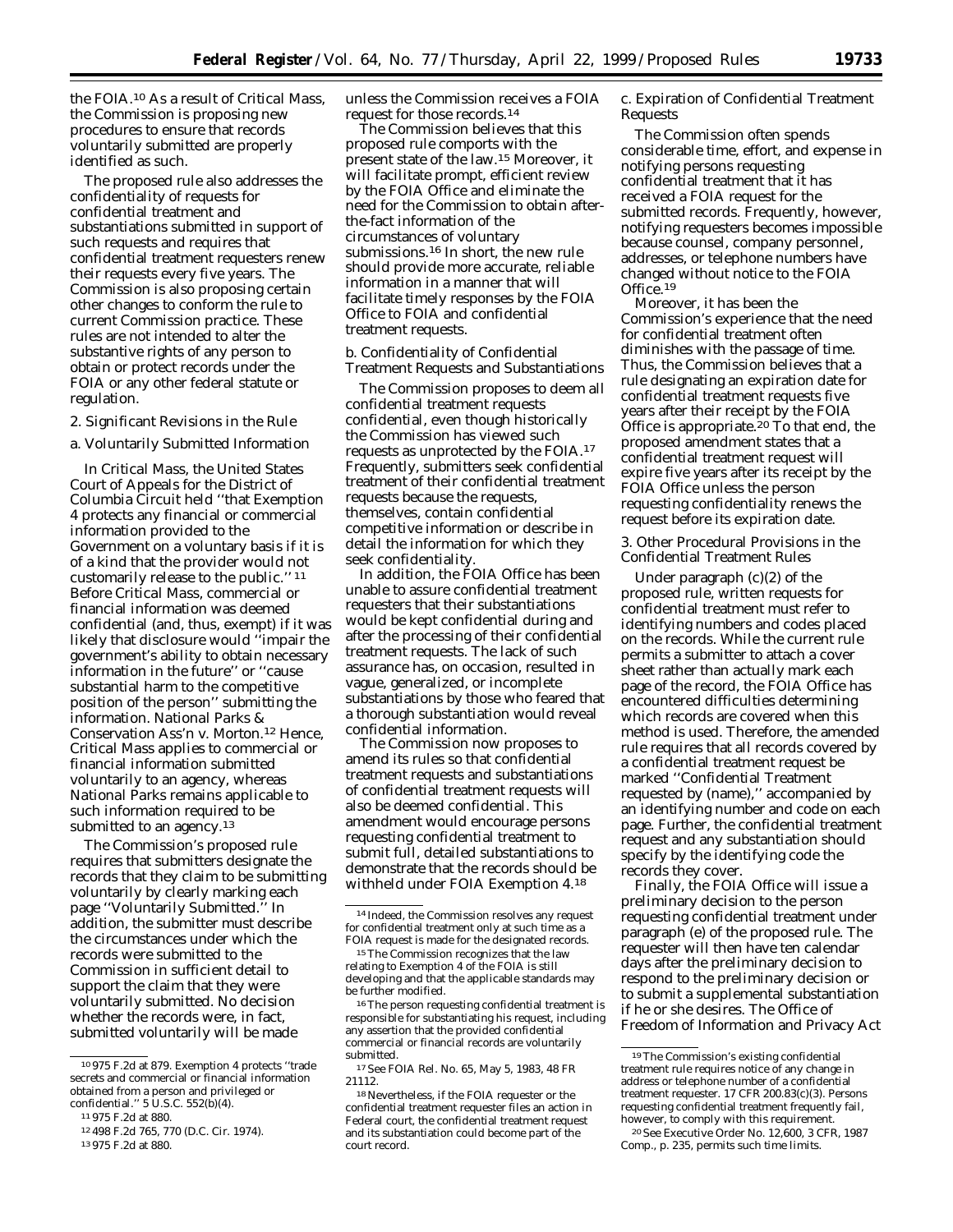Operations may issue the final decision ten business days after the preliminary decision if that Office receives no supplemental substantiation within the time allowed. This change is intended to conform the rule to the Commission's current practice.

# *B. Amendments to Rules Regarding Commission Records and Information and the Privacy of Individuals*

# 1. Commission Records and Information

The proposed amendments are designed to (1) implement the Electronic Freedom of Information Act Amendments of 1996 ("EFOIA")<sup>21</sup> and the FOIA Reform Act of 1986 (''FOIA Reform Act"),<sup>22</sup> (2) clarify the methods used by the Commission to respond to FOIA requests, and (3) correct outdated information and certain typographical errors in the present regulations.

A number of the proposed amendments would conform 17 CFR 200.80 to the EFOIA. For example, in addition to (1) final opinions and orders, (2) statements of policy and interpretations adopted by the agency but not published in the **Federal Register**, and (3) staff manuals and instructions which must be available for inspection and copying in the public reference room,<sup>23</sup> EFOIA requires that each agency make available, (4) records processed and disclosed in response to a FOIA request when the agency determines that those records have become or are likely to become the subject of subsequent requests; and (5) a general index of such previously released records.24 Moreover, as the EFOIA permits an agency to respond to a FOIA request within 20 business days of receipt of the request (rather than 10 days as previously mandated), the proposed amendments reflect the longer response time permitted by law.25 Lastly, the EFOIA requires each agency to adopt rules for expedited processing of certain requests.26

As amended by the FOIA Reform Act, the FOIA authorizes agencies to recover review costs from commercial-use requesters.27 Review costs are the direct costs incurred during the initial examination of a record to determine whether the record must be disclosed and whether to withhold any portion as exempt from disclosure.28 The proposed amendment would add review fees to

- 24*See* 5 U.S.C. 552(a)(2)(D) and (E).
- 25 5 U.S.C. 552(a)(6)(A)(i).
- 26 5 U.S.C. 552(a)(6)(E).
- 27 5 U.S.C. 552(a)(4)(A)(ii)(I).
- 28 5 U.S.C. 552(a)(4)(A)(iv).

search and duplication fees now authorized under 17 CFR 200.80(e) and would codify the practice of charging review fees to commercial requesters.

The FOIA Reform Act also requires each agency to promulgate procedures and guidelines for determining when search, review, and duplication fees should be waived or reduced.29 The proposed amendment provides that such fees will be waived or reduced if disclosure is in the public interest because it will likely contribute significantly to public understanding of government activities and is not primarily in the commercial interest of the requester. Moreover, the FOIA Reform Act extends the protection of Exemption 7 to all records or information that are compiled for law enforcement purposes, not merely investigatory records. As a result, the proposed amendment deletes the definition of ''investigatory records'' found in 17 CFR 200.80(b)(7)(ii).

Finally, because the Commission has rescinded certain rules mentioned in 17 CFR 200.80(b)(4)(ii), the proposed amendments would delete references to those rules.30

2. The Privacy of Individuals and Systems of Records

The proposed amendments would conform this rule to the current organization of the Commission and the systems of records it currently maintains. For example, certain systems of records deemed exempt from the Privacy Act 31 are no longer maintained by the Commission or have been merged into other systems. Consequently, the Commission proposes to amend § 200.313(a) to reflect these changes. In addition, the proposed amendments would conform the Commission's rules to a recent change in the case law regarding requests for information under the Privacy Act. In *Summers* v. *Dep't of* Justice,<sup>32</sup> the court held that a verification of an individual's identity for purposes of obtaining access to Privacy Act records need not be sworn or notarized if the unsworn statement complies with 28 U.S.C. 1746.33 The

proposed amendment would permit such an unsworn statement to verify an individual's identity.

## **II. Effects on Competition**

Section 23(a)(2) of the Securities Exchange Act of 1934 (''Exchange Act'') 34 requires the Commission, in adopting rules under the Exchange Act, to consider the anti-competitive effect of such rules, if any, and to balance any impact against the regulatory benefits furthering the purposes of the Exchange Act. The Commission has considered these proposed amendments to 17 CFR 200.80, 200.83, and 200.301 *et seq.*, in light of the standards cited in section 23(a)(2), and believes that the amendments will not impose any burden on competition not necessary or appropriate in furtherance of the Exchange Act. The proposed amendments would merely conform the rules to current law, clarify document submission procedures, and help assure voluntary submitters of confidential commercial or financial information that the information they submit will not be readily available to competitors.

#### **III. Statutory Basis of Rule**

These amendments are proposed under the authority of the FOIA, 5 U.S.C. 552; the Privacy Act, 5 U.S.C. 552a; the Administrative Procedure Act, 5 U.S.C. 553; section 19 of the Securities Act of 1933, 15 U.S.C. 77s; sections 23 and 24 of the Exchange Act, 15 U.S.C. 78w, 78x; section 20 of the Public Utility Holding Company Act of 1935, 15 U.S.C. 79t; section 319 of the Trust Indenture Act of 1939, 15 U.S.C. 77sss; section 38 of the Investment Company Act of 1940; 15 U.S.C. 80a–37; and section 211 of the Investment Advisers Act of 1940, 15 U.S.C. 80b–11.

# **IV. Initial Regulatory Flexibility Analysis**

The Commission has prepared this initial regulatory flexibility analysis in accordance with 5 U.S.C. 603.

# *A. Reasons for Action*

To update its regulations, the Commission is proposing to amend its rules to conform them to present Commission organization and practice and current statutory and case law.

#### *B. Objectives and Legal Basis*

These proposed amendments are designed to conform the Commission's rules to statutory changes in the FOIA, enhance public access to nonpublic records in the Commission's possession which do not contain confidential

<sup>21</sup>Pub. L. 104–231, 110 Stat. 3048 (1996).

<sup>22</sup>Pub. L. 99–570, 100 Stat. 3207 (1986).

<sup>23</sup>*See* 5 U.S.C. 552(a)(2).

<sup>29</sup>Freedom of Information Reform Act of 1986, Pub. L. 99–570, sec. 1803, 100 Stat. 3207–1, 49 (1986) (amending 5 U.S.C. 552(a)(4)(A)).

<sup>30</sup>The Commission has rescinded two of the rules referred to in 17 CFR 200.80(b)(4)(ii):

<sup>17</sup> CFR 240.17a–9 (*See* Rel. 34–18108, Sept. 21, 1981, 46 FR 49114); and

<sup>17</sup> CFR 240.17a–16 (*See* Rel. 34–20121, Aug. 26, 1983, 48 FR 39604).

<sup>31</sup>*See* 17 CFR 200.313(a).

<sup>32</sup> 999 F.2d 570 (D.C. Cir. 1993).

<sup>33</sup>Section 1746 permits an unsworn statement when subscribed as true under penalty of perjury if written in the particular format set forth in the

<sup>34 15</sup> U.S.C. 78w(a)(2).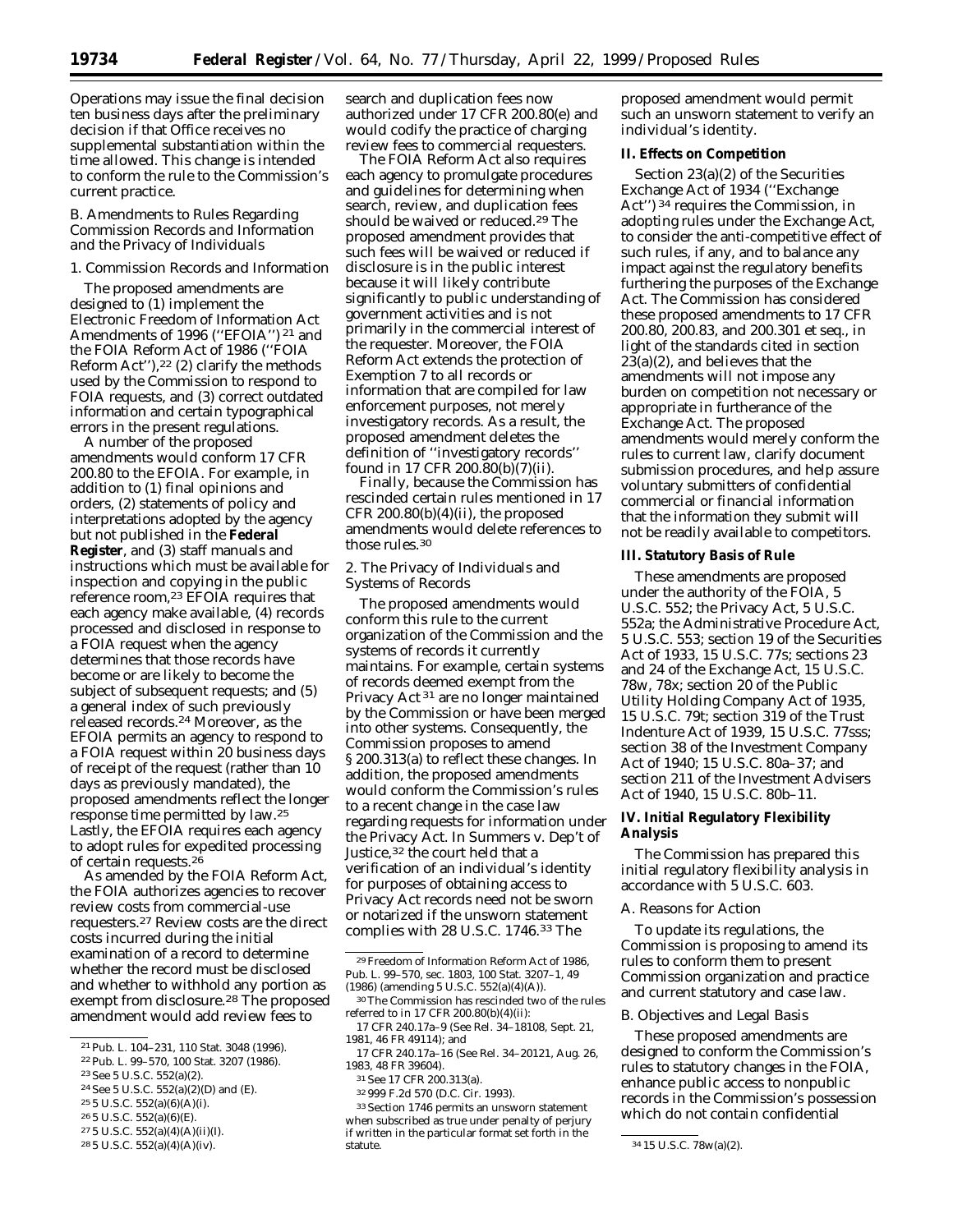commercial or financial information, and improve statutory safeguards to protect individuals from an invasion of their personal privacy. This action is authorized by 5 U.S.C. 552, 5 U.S.C. 552a, and Executive Order 12,600.

#### *C. Small Entities Affected*

The proposed changes will affect all small entities requesting Commission records under the FOIA or requesting confidential treatment for information that they submit to the Commission. The Commission believes that the burden imposed on small entities as a result of these proposed amendments will be negligible. There is no reasonable method for estimating the number of entities involved.

#### *D. Compliance Requirements*

There will be no additional reporting, recordkeeping, or other compliance requirements.

## *E. Duplicative, Overlapping, or Conflicting Rules*

The Commission believes that there are no duplicative, overlapping, or conflicting federal rules.

#### *F. Significant Alternatives*

There are no significant alternatives to the proposed amendments that would accomplish the stated objectives of applicable statutes and executive order.

## *G. Solicitation of Comments*

You may submit written comments on this Initial Regulatory Flexibility Analysis by sending three copies of your submission to: Office of the Secretary, Securities and Exchange Commission, 450 Fifth Street, NW, Washington, DC 20549–0609.

You may also e-mail your comments to rule-comments@sec.gov. Please note on the first page of your submission that it relates to File No. S7–14–99. Your comments will be available for public inspection and copying at the Commission's Public Reference Room at 450 Fifth Street, NW, Washington, DC 20549. We will consider your comments when we prepare the Final Regulatory Flexibility Analysis in connection with the adoption of the final rules.

#### **List of Subjects in 17 CFR Part 200**

Administrative practice and procedures; Classified information; Freedom of information; Privacy.

# **Text of Amendments to 17 CFR Part 200**

For the reasons set out in the preamble, Title 17, Chapter II of the Code of Federal Regulations is proposed to be amended as follows:

# **PART 200—ORGANIZATION; CONDUCT AND ETHICS; AND INFORMATION AND REQUESTS**

#### **Subpart D—Information and Requests**

1. The authority citation for part 200, subpart D is revised to read as follows:

**Authority:** 5 U.S.C. 552, as amended, 15 U.S.C. 77f(d), 77s, 77ggg(a), 78m(F), 78w, 79t, 79v(a), 77sss, 80a–37, 80a–44(a), 80a–44(b), 80b–10(a), and 80b–11.

§ 200.80 also issued under 5 U.S.C. 552b; 15 U.S.C. 78d–1, 78d–2; 78a *et seq.*; 11 U.S.C. 901, 1109(a).

§ 200.80a also issued under 5 U.S.C. 552b. §§ 200.80b and 200.80c also issued under 11 U.S.C. 901, 1109(a).

§ 200.82 also issued under 15 U.S.C. 78n. § 200.83 also issued under Exec. Order 12,600, 3 CFR, 1987 Comp., p. 235.

#### **§ 200.80 [Amended]**

2. Amend § 200.80 by adding ''Northeast and Midwest'' before the phrase ''Regional Offices'' in the introductory text of paragraph (a)(2), removing the word ''and'' at the end of paragraph  $(a)(2)(iv)$ , removing the period at the end of paragraph  $(a)(2)(v)$ and adding in its place ''; and''; adding paragraph (a)(2)(vi) and republishing paragraph  $(a)(2)$  to read as follows:

# **§ 200.80 Commission records and information.**

 $(a)(1) * * * *$ 

(2) *Records available for public inspection and copying; documents published and indexed.* \* \* \*

(vi) Copies and a general index of all records which have been released to any person under the Freedom of Information Act and which, because of the nature of their subject matter, the Commission determines have become or are likely to become the subject matter of subsequent requests for substantially the same records.

\* \* \* \* \* 3. Amend § 200.80 by redesignating paragraphs  $(a)(3)$  and  $(a)(4)$  as paragraphs (a) $(4)$  and (a) $(5)$ , correcting 'secton'' to read "section" in the first sentence of newly redesignated paragraph  $(a)(4)$ , and adding new paragraph (a)(3) to read as follows:

### **§ 200.80 Commission records and information.**

 $(a)(1) * * * *$ 

(3) Records created on or after November 1, 1996, which are required to be available for public inspection and copying under paragraph (a)(2) of this section, shall be made available on the Internet.

\* \* \* \* \*

4. Amend § 200.80, paragraph  $(b)(4)(ii)$ , by correcting "pursant" to read

"pursuant"; by revising the phrase ''15c3–1(c)(7)(G)'' to read ''15c3–  $1d(c)(6)(i)$ "; by revising the phrase "17 CFR 240.15c-1(c)(7)(vii)" to read "17 CFR 240.15c3-1d(c)(6)(i)"; by revising the phrase ''Rules 17a–9, 17a–10, 17a– 12 and 17a–16'' to read ''Rules 17a–10 and 17a–12''; and by revising the phrase ''17 CFR 240.17a–9, 240.17a–10, 240.17a–12, and 240.17a–16'' to read ''17 CFR 240.17a–10 and 240.17a–12''.

5. Amend § 200.80 by removing paragraph (b)(7)(ii); by redesignating the introductory text of paragraph (b)(7)(i) as paragraph (b)(7) and paragraphs  $(b)(7)(i)(A)$  through  $(F)$  as paragraphs  $(b)(7)(i)$  through  $(b)(7)(vi)$ ; by revising the word ''State'' to read ''state'' in newly redesignated paragraph (b)(7)(iv); and by adding a comma after the word ''examination'' in paragraph (b)(8).

6. Amend  $\S 200.80(c)(1)$  as follows:

a. In paragraph  $(c)(1)$  introductory text, first sentence, remove the numbers ''(202–272–3100)'' and revise the phrase ''New York and Chicago regional offices'' to read ''Northeast and Midwest Regional Offices''; and, in the second sentence, revise the phrase " $8\frac{1}{2}$  x 14" to read " $8\frac{1}{2}$  x 11" and the phrase "New York and Chicago offices'' to read ''Northeast and Midwest Regional Offices'';

b. In paragraph (c)(1)(i), second sentence, revise the phrases ''regional offices in New York or Chicago'' to read ''Northeast and Midwest Regional Offices'';

c. In paragraph  $(c)(1)(iii)$ , first sentence, revise the phrase ''New York and Chicago regional offices'' to read ''Northeast and Midwest Regional Offices''; and, in the second sentence, revise the term ''suite'' to read ''Suite'' each time it appears in the list of Commission offices and, for the Southeast Regional Office, revise the phrase ''8:30 a.m. to 5 p.m.'' to read  $'9:00$  a.m. to  $5:30$  p.m.

7. Amend § 200.80(c)(2), first sentence, by revising the phrase ''or by telephone'' to read ''or in writing''; in the second sentence, by removing the phrase ''and telephone numbers''; and, in the third sentence, by revising the phrase ''a particular regional office'' to read ''the Northeast or Midwest Regional Office''.

8. Amend § 200.80(d)(1), first sentence, by adding the word ''the'' after the phrase ''by mail directed to''; in the second sentence, by adding the word ''the'' after the phrase ''not available in''; in the third sentence, by revising the phrase ''Securities and Exchange Commission, Washington, DC 20549'' to read ''SEC Operations Center, 6432 General Green Way, Alexandria, VA 22312–2413''; and by adding a sentence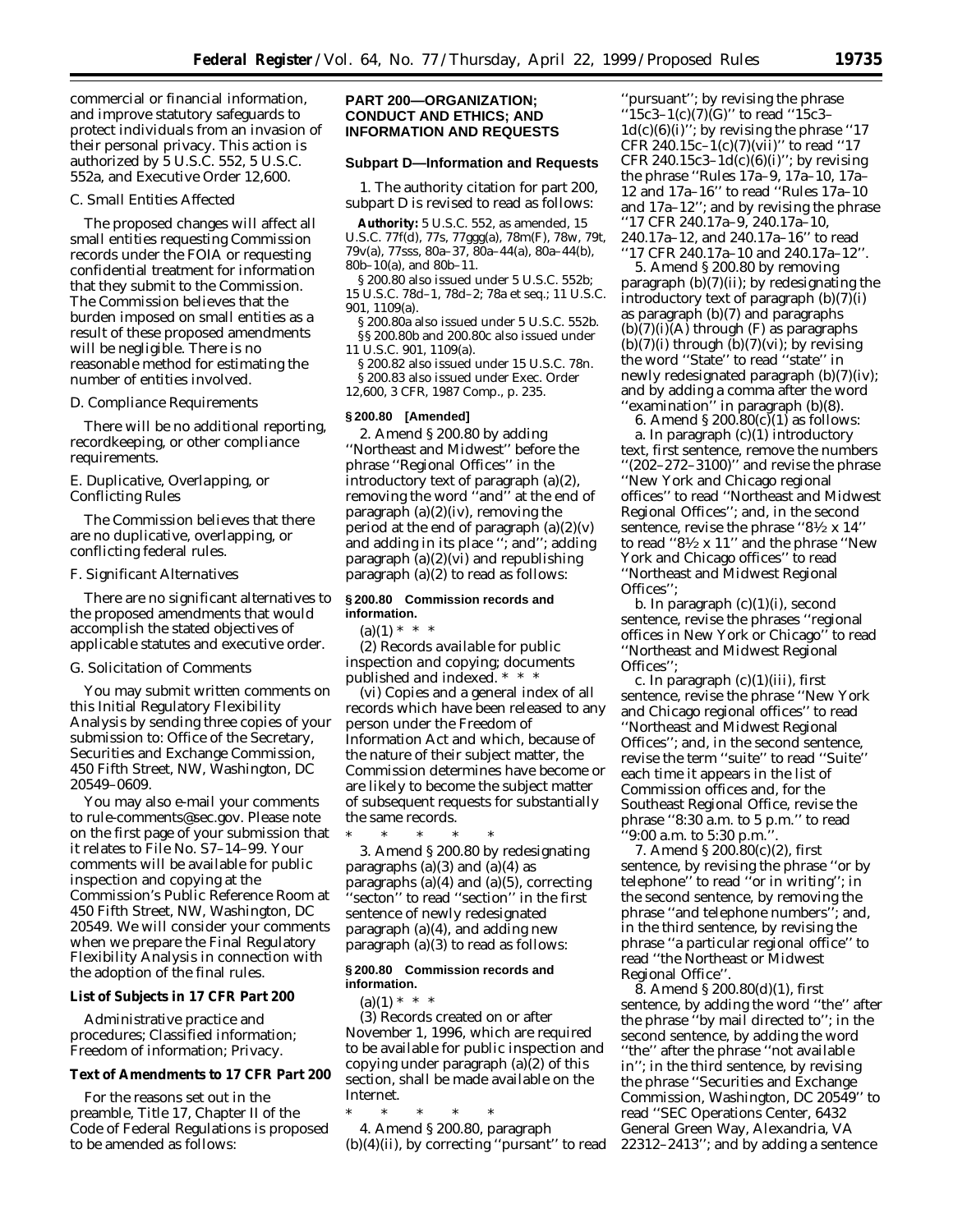at the end of paragraph  $(d)(1)$  to read as follows:

#### **§ 200.80 Commission records and information.**

\* \* \* \* \* (d) \* \* \*--(1) \* \* \* The request may also be made by facsimile (703–914– 1149) or by Internet (foia/pa@sec.gov). \* \* \* \* \*

9. Revise § 200.80(d)(5) to read as follows:

#### **§ 200.80 Commission records and information.**

- \* \* \* \* \*
	- (d) \* \* \*

(5) *Initial determination; multi-track processing, and denials.—(i) Time within which to respond.* When a request complies with the procedures in this section for requesting records under the Freedom of Information Act, a response shall be sent within 20 business days from the date the Office of Freedom of Information and Privacy Act Operations receives the request, except as described in paragraphs  $(d)(5)(ii)$  and  $(d)(5)(iii)$  of this section. If that Office has identified the requested records, the response shall state that the records are being withheld, in whole or in part, under a specific exemption or are being released.

(ii) *Voluminous records.* When the requested records are so voluminous that they cannot be reviewed within 20 business days, as prescribed in paragraph  $(d)(5)(i)$  of this section, the Office of Freedom of Information and Privacy Act Operations shall inform the requester of their approximate volume, give the requester the choice of having the records included in the Commission's first-in, first-out (FIFO) system for reviewing voluminous records, and state the approximate time when the review will start. A requester may modify or limit his or her request to qualify for review within 20 business days.

(iii) *Expedited processing.* The Office of Freedom of Information and Privacy Act Operations shall grant a request for expedited processing if the requester demonstrates a compelling need for the records. ''Compelling need'' means that a failure to obtain the requested records on an expedited basis could reasonably be expected to pose an imminent threat to an individual's life or physical safety or, if the requester is primarily engaged in disseminating information, an urgency to inform the public of actual or alleged Federal government activity. A compelling need shall be

demonstrated by a statement, certified to be true and correct to the best of the requester's knowledge and belief. The

Office of Freedom of Information and Privacy Act Operations shall notify the requester of the decision to grant or deny the request for expedited treatment within 10 days of the date of the request. A request for records that has been granted expedited processing shall be processed as soon as practicable.

(iv) *Notice of denial.* Any notification of denial of any request for records shall state the name and title or position of the person responsible for the denial of the request, the reason for the decision, and the right of the requester to appeal to the General Counsel. The decision shall estimate the volume of records that are being withheld in their entirety, unless giving such an estimate would harm an interest protected by the applicable exemption. The amount of information redacted shall be indicated on the released portion of the record and, if technically feasible, at the place where the redaction is made.

(v) *Form of releasable records.* Releasable records shall be made available in any form or format requested if they are readily reproducible in that form or format. \* \* \* \* \*

10. Revise the introductory text of § 200.80(d)(6) to read as follows:

#### **§ 200.80 Commission records and information.**

\* \* \* \* \*

(d) \* \* \*

(6) *Administrative review.* Any person who has received no response to a request within the period prescribed in paragraph (d)(5) of this section or within an extended period permitted under paragraph (d)(7) of this section, or whose request has been denied under paragraph (d)(5) of this section, may appeal the adverse decision or failure to respond to the General Counsel. \* \* \* \* \*

11. Revise § 200.80(d)(6)(ii) to read as follows:

#### **§ 200.80 Commission records and information.**

- \* \* \* \* \*
	- (d) \* \* \*
	- $(6) * * * *$

(ii) The appeal must be mailed to the Office of Freedom of Information and Privacy Act Operations, SEC Operations Center, 6432 General Green Way, Alexandria, VA 22312–2413 or delivered to Room 1418 at that address, and a copy of it must be mailed to the General Counsel, Securities and Exchange Commission, 450 Fifth Street, NW, Washington, DC 20549 or delivered to Room 1012–B at that address.

12. Amend § 200.80, paragraph (d)(7), introductory text, first sentence, by

revising the word ''reasons'' to read ''unusual circumstances''; second sentence, by revising the phrase ''working days'' to read ''business days, except as provided in paragraph (d)(8) of this section''.

13. Revise § 200.80(d)(8), introductory text, to read as follows:

#### **§ 200.80 Commission records and information.**

- \* \* \* \* \*
- (d) \* \* \*

(8) *Inability to meet time limits.* If a request for records cannot be processed within the time prescribed under paragraph (d)(7) of this section, the Commission shall so notify and give the requester an opportunity to modify the request so that it may be processed within that time or to arrange an alternative time for processing the request or a modified request. An unreasonable refusal to modify a request or arrange an alternative time for processing the request shall be a factor in determining whether unusual circumstances exist under paragraph (d)(7) of this section.

\* \* \* \* \* 14. Amend § 200.80(d)(9) by removing the heading ''*Oral requests; misdirected written requests*''; removing paragraph (d)(9)(i); and redesignating paragraph  $(d)(9)(ii)$  as paragraph  $(d)(9)$ .

15. Amend § 200.80(e), introductory text, first sentence, by adding after the word ''locating'' the word '', reviewing,''.

16. Amend § 200.80(e)(1), first sentence, by adding the words ''and reviewing'' immediately after the words 'searching for".

17. Amend § 200.80(e)(3), first sentence, by adding the phrase " reviewing'' immediately after the word ''locating''; and third sentence, by revising the figure ''\$25'' to read ''\$28'' and the word ''advised'' to read ''informed''.

18. Amend § 200.80, by revising paragraph (e)(4) to read as follows:

**§ 200.80 Commission records and information.**

- \* \* \* \* \*
	- (e) \* \* \*

(4) *Waiver or reduction of fees.* (i) The Office of Freedom of Information and Privacy Act Operations may waive or reduce search, review, and duplication fees if:

(A) Disclosure of the requested records is in the public interest because it is likely to contribute significantly to public understanding of the operations or activities of the government, and

(B) Disclosure is not primarily in the commercial interest of the requester.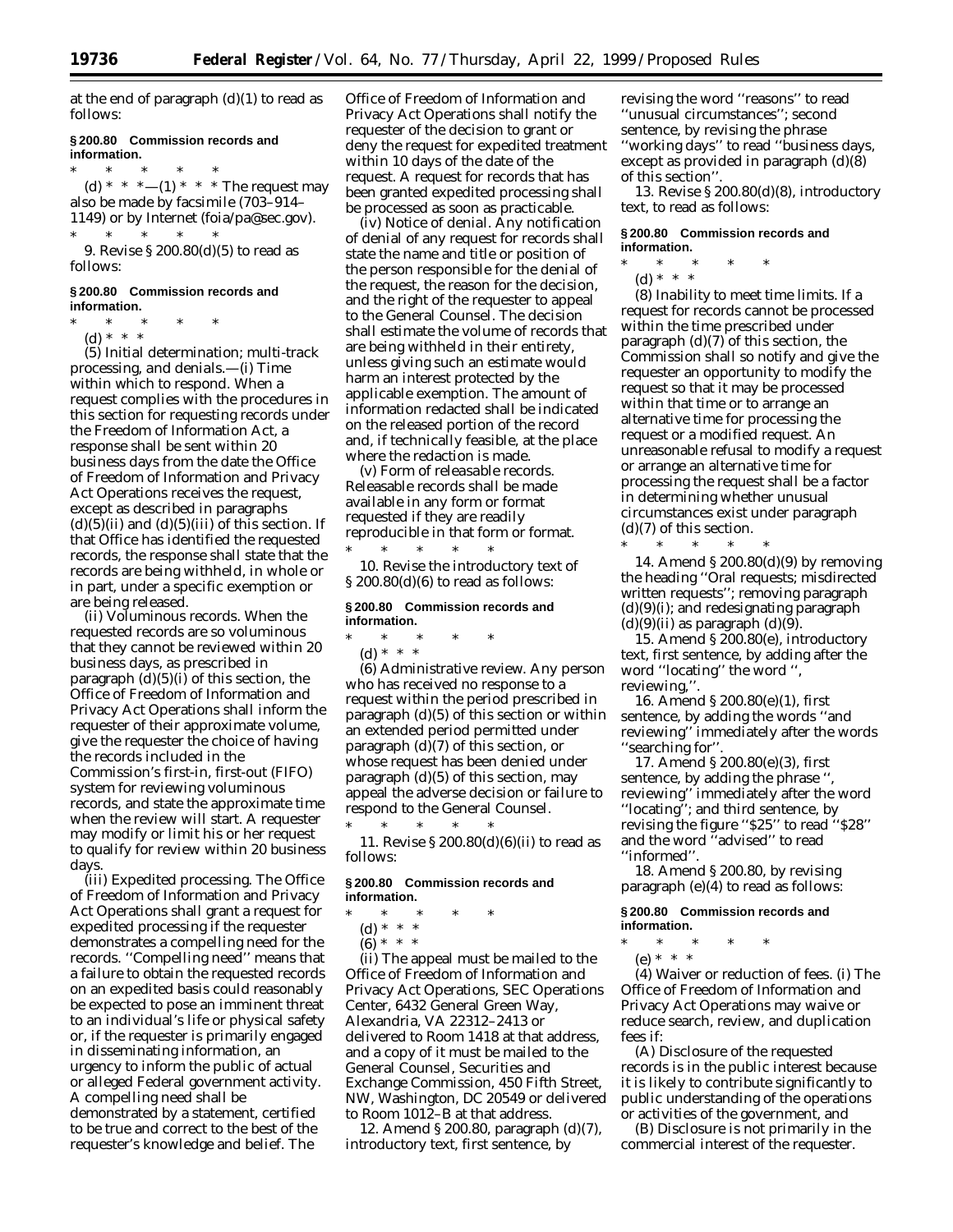(ii) The Office of Freedom of Information and Privacy Act Operations will determine whether disclosure is likely to contribute significantly to public understanding of the operations or activities of the government based upon four factors:

(A) Whether the subject of the requested records concerns the operations and activities of the Federal government;

(B) Whether the requested records are meaningfully informative on those operations or activities so that their disclosure would likely contribute to increased public understanding of specific operations or activities of the government;

(C) Whether disclosure will contribute to the understanding of the public at large, rather than the understanding of the requester or a narrow segment of interested persons; and

(D) Whether disclosure would contribute significantly to public understanding of the governmental operations or activities.

(iii) The Office of Freedom of Information and Privacy Act Operations will determine whether disclosure of the requested records is not primarily in the commercial interest of the requester based upon two factors:

(A) Whether disclosure would further any commercial interests of the requester, and

(B) Whether the public interest in disclosure is greater than the requester's commercial interest.

(iv) If only a portion of the requested records satisfies both the requirements for a waiver or reduction of fees, a waiver or reduction of fees will be granted for only that portion.

(v) A request for a waiver or reduction of fees may be a part of a request for records. Such requests should address all the factors identified in paragraphs  $(e)(4)(ii)$  and  $(e)(4)(iii)$  of this section.

(vi) Denials of requests for a waiver or reduction of fees may be appealed to the General Counsel in accordance with the procedure set forth in paragraph (d)(6) of this section.

\* \* \* \* \*

19. Amend § 200.80, paragraph  $(e)(7)(i)$ , first sentence, by revising the phrase ''New York, or Chicago'' to read ''Northeast, or Midwest'' and by removing the word ''Branch''; and paragraph (e)(7)(ii), last sentence, by removing ''or calling this facility at 202– 272–3100''.

20. Amend § 200.80, paragraph (e)(8)(iii), second sentence, by adding ''U.S.'' before ''Government Printing Office''.

21. Amend § 200.83, by revising paragraphs (c)(2) through paragraphs  $(c)(6)$  and adding paragraphs  $(c)(7)$ ,  $(c)(8)$ , and  $(c)(9)$  to read as follows:

## **§ 200.83 Confidential treatment procedures under the Freedom of Information Act.**

\* \* \* \* \* (c) *Written request for confidential treatment to be submitted with information.* (1) \* \* \*

(2) A person who submits a record to the Commission for which he or she seeks confidential treatment must clearly mark each page or segregable portion of each page with the words ''Confidential Treatment Requested by [name]'' and an identifying number and code. In his or her written confidential treatment request, the person must refer to the record by identifying number and code.

(3) A person who submits a record to the Commission voluntarily and requests confidential treatment of it, must comply with paragraph  $(c)(2)$  of this section and mark each page clearly with the words ''Voluntarily Submitted.'' In the written confidential treatment request, the person must explain the circumstances under which the record was voluntarily submitted to the Commission. The burden is on the person requesting confidential treatment to show that the record was submitted voluntarily.

(4) In addition to giving a copy of any written request for confidential treatment to the Commission employee receiving the record in question, the person requesting confidential treatment must send a copy of the request (but not the record) by mail to the Office of Freedom of Information and Privacy Act Operations, SEC Operations Center, 6432 General Green Way, Alexandria, VA 22312–2413. The legend ''FOIA Confidential Treatment Request'' must clearly and prominently appear on the top of the first page of the written request, and the written request must contain the name, address, and telephone number of the person requesting confidential treatment. The person requesting confidential treatment is responsible for informing the Office of Freedom of Information and Privacy Act Operations promptly of any changes in address, telephone number, or representation.

(5) In some circumstances, such as when a person is testifying in the course of a Commission investigation or providing a record requested in the course of a Commission examination or inspection, it may be impracticable to submit a written request for confidential treatment at the time the record is first given to the Commission. In no circumstances can the need to comply

with the requirements of this section justify or excuse any delay in submitting any record to the Commission. The person testifying or otherwise submitting the record must inform the Commission employee receiving it, at the time the record is submitted or as soon thereafter as possible, that he or she is requesting confidential treatment. The person must then submit a written confidential treatment request within 30 days from the date of the testimony or the submission of the record. Any confidential treatment request submitted under this paragraph must also comply with paragraph  $(c)(4)$  of this section.

(6) Where confidential treatment is requested by the submitter on behalf of another person, the request must identify that person and provide the telephone number and address of that person or the person's responsible representative if the submitter would be unable to provide prompt substantiation of the request at the appropriate time.

(7) No determination on a request for confidential treatment will be made until the Office of Freedom of Information and Privacy Act Operations receives a request for disclosure of the record.

(8) A confidential treatment request will expire five years from the date the Office of Freedom of Information and Privacy Act Operations receives it, unless that Office receives a renewal request before the confidential treatment request expires. The renewal request must be sent by mail to the Office of Freedom of Information and Privacy Act Operations, SEC Operations Center, 6432 General Green Way, Alexandria, VA 22312–2413, and must clearly identify the record for which confidential treatment is sought. A renewal request will likewise expire five years from the date that Office receives it, unless that Office receives another timely renewal request which complies with the requirements of this paragraph.

(9) A confidential treatment request shall be confidential. If an action is filed in a Federal court, however, by either the Freedom of Information Act requester (under 5 U.S.C. 552(a)(4) and § 200.80(d)(6)) or by the confidential treatment requester (under paragraph (e)(5) of this section), the confidential treatment request may become part of the court record.

\* \* \* \* \*

22. Amend § 200.83, paragraph (d)(1), by revising the phrase ''telegram or express'' to read ''facsimile or certified'' and by adding a sentence to read as follows: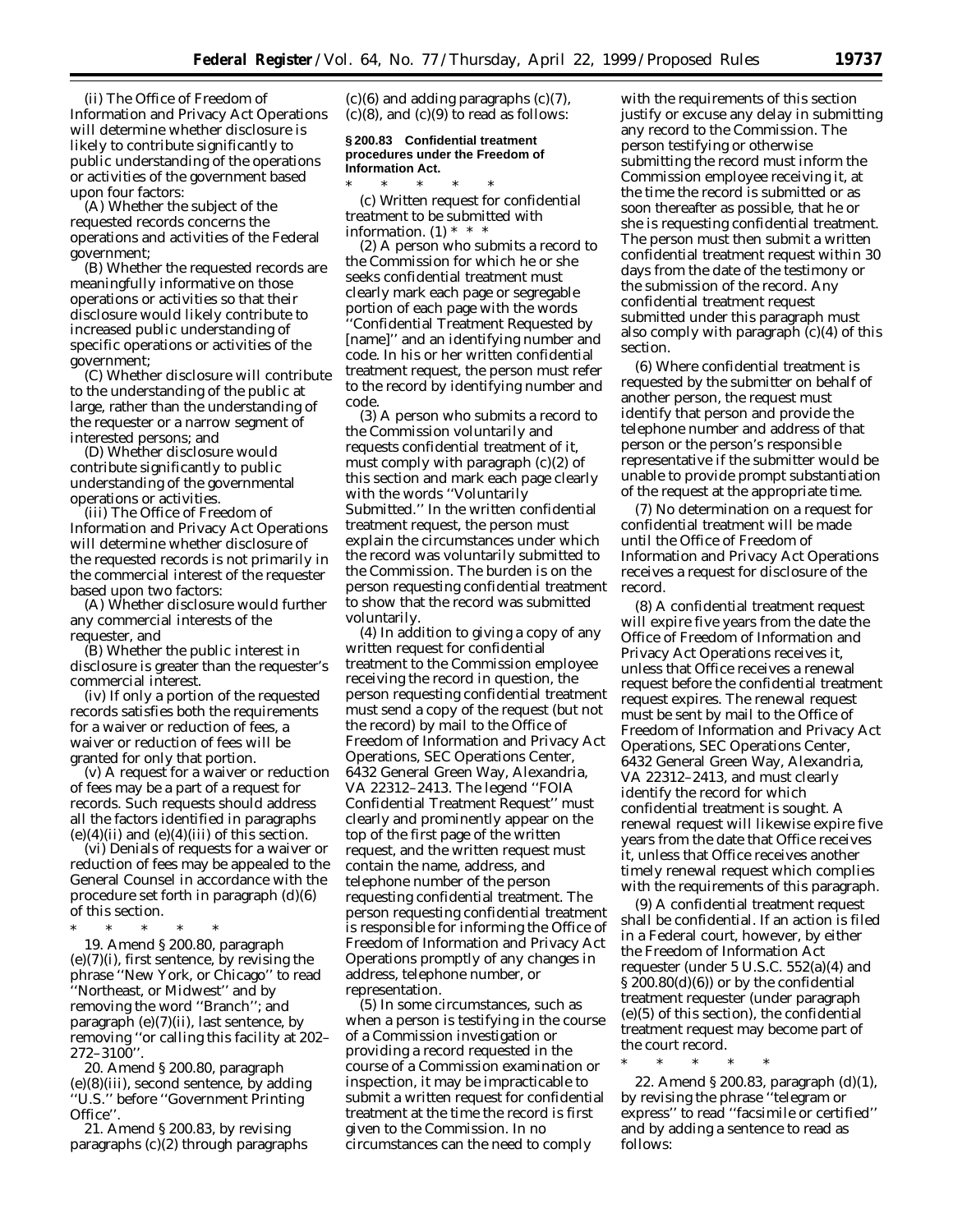#### **§ 200.83 Confidential treatment procedures under the Freedom of Information Act.**

\* \* \* \* \* (d) *Substantiation of request for confidential treatment.* (1) \* \* \* Failure to submit a written substantiation within ten calendar days from the time of notification, or any extension thereof, may be deemed a waiver of the confidential treatment request and the confidential treatment requester's right to appeal an initial decision denying confidential treatment to the Commission's General Counsel as permitted by paragraph (e) of this section.

\* \* \* \* \* 23. Revise § 200.83, paragraph (e)(1),

to read as follows:

# **§ 200.83 Confidential treatment procedures under the Freedom of Information Act.**

\* \* \* \* \* (e) *Appeal from initial determination that confidential treatment is not warranted.* (1) The Office of Freedom of Information and Privacy Act Operations will issue a preliminary decision that will inform the confidential treatment requester whether that Office is of the view that confidential treatment is warranted with respect to all or part of the records in question. The preliminary decision may ask the confidential treatment requester to submit a supplemental substantiation within ten calendar days from the date of notice of the preliminary decision. The confidential treatment requester may respond to the preliminary decision within ten business days of receipt. The Office of Freedom of Information and Privacy Act Operations may issue a final decision no sooner than ten business days after giving notice of the preliminary decision. It shall inform, by mail or facsimile, the person seeking the record under the Freedom of Information Act and the person requesting confidential treatment of the final decision and of their right to appeal the decision to the Commission's General Counsel within ten calendar days from the date of the final decision. Records which the Office of Freedom of Information and Privacy Act Operations determines are not entitled to confidential treatment may be released under the Freedom of Information Act no sooner than ten calendar days after the date of the final decision unless, within those ten calendar days, it receives an appeal from the confidential treatment requester. In such a case, the person seeking the information under the Freedom of Information Act will be informed of the pending appeal and that no disclosure of the records will be made until the appeal is resolved. \* \* \* \* \*

24. Amend § 200.83, paragraph(e)(2), by revising the second sentence and adding a third sentence to read as follows:

## **§ 200.83 Confidential treatment procedures under the Freedom of Information Act.**

\* \* \* \* \* (e) *Appeal from initial determination that confidential treatment is not warranted.* (1) \* \* \*

 $(2)$  \* \* \* The appeal must be sent by mail to the Office of Freedom of Information and Privacy Act Operations, SEC Operations Center, 6432 General Green Way, Alexandria, VA 22312– 2413, or by facsimile (703–914–1149). A copy of the appeal must be mailed to the General Counsel, Securities and Exchange Commission, 450 Fifth Street, NW., Washington, DC 20549–0606. \* \* \*

25. Amend § 200.83, paragraph(e)(4), first sentence, by revising the phrase ''telegram or express'' to read ''facsimile or certified''.

26. Amend § 200.83, paragraph (e)(5), last sentence, by revising the phrase ''telegram or express'' to read ''facsimile or certified''.

27. Amend § 200.83 by redesignating paragraphs (g), (h), and (i) as paragraphs (h), (i), and (j); by revising the phrase ''(c)(4)'' in newly redesignated paragraph  $(h)(1)$  to read " $(c)(5)$ "; by revising the phrase " $(g)(1)$ " in the first sentence of newly redesignated paragraph  $(h)(2)$  to read  $\cdot$ <sup>7</sup> $(h)(1)$ "; by removing the commas after ''extended'' and ''Officer'' in newly redesignated paragraph (i), and adding new paragraphs (g) and (k) to read as follows:

#### **§ 200.83 Confidential treatment procedures under the Freedom of Information Act.**

\* \* \* \* \* (g) *Confidentiality of substantiations.* Confidential treatment requests and substantiations of requests for confidential treatment shall be confidential. If an action is filed in a Federal court, however, by either the Freedom of Information Act requester (under 5 U.S.C. 552(a)(4) and § 200.80(d)(6)) or by the person requesting confidential treatment (under paragraph(e)(5) of this section), the substantiations may become part of the court record.

\* \* \* \* \* (k) In their discretion, the Commission, the Commission's General Counsel, and the Freedom of Information Act Officer may use

alternative procedures for considering requests for confidential treatment.

# **Subpart H—Regulations Pertaining to the Privacy of Individuals and Systems of Records Maintained by the Commission**

28. The authority citation for Part 200, Subpart H continues to read in part as follows:

**Authority:** 5 U.S.C. 552a(f), unless otherwise noted.

\* \* \* \* \*

## **§ 200.303 Amended**

29. Amend § 200.303, paragraph (a), introductory text, by revising the clause ''by the individual in person during normal business hours at the Commission's Public Reference Room which is located at 450 Fifth Street, NW., Room 1024, Washington, DC, or by mail addressed to the Privacy Act Officer, Securities and Exchange Commission, Washington, DC 20549'' to read ''by mail to the Privacy Act Officer, SEC Operations Center, 6432 General Green Way, Alexandria, VA 22312– 2413, or by facsimile (703–914–1149)''.

30. Amend § 200.303, paragraph(a)(2), second sentence, by revising the phrase ''Commission's Public Reference Room located at 450 Fifth Street, NW., Room 1024, Washington, DC,'' to read ''Office of Freedom of Information and Privacy Act Operations, SEC Operations Center, 6432 General Green Way, Alexandria, VA 22312–2413,''; revising ''suite'' to read ''Suite'' each time it appears in the list of Commission offices; for the Southeast Regional Office, revising the phrase ''8:30 a.m. to 5 p.m.'' to read ''9:00 a.m. to 5:30 p.m.''; for the Central Regional Office, revising the acronym ''C.S.T.'' to read ''M.S.T.''; and, in the last sentence of the concluding paragraph, adding immediately after ''New Year's Day,'' the phrase ''Martin Luther King, Jr.'s Birthday,''.

31. Amend § 200.303(a)(3), first sentence, by revising the phrase ''For the purpose of verifying his identity, an'' to read ''An''.

32. Revise § 200.303(a)(4) to read as follows:

**§ 200.303 Times, places, and requirements for requests pertaining to individual records in a record system and for the identification of individuals making requests for access to the records pertaining to them.**

(a) \* \* \*

(4) *Method for verifying identity by mail.* Where an individual cannot appear at one of the Commission's Offices for the purpose of verifying his identity, he must submit along with the request for information or access, a statement attesting to his identity.